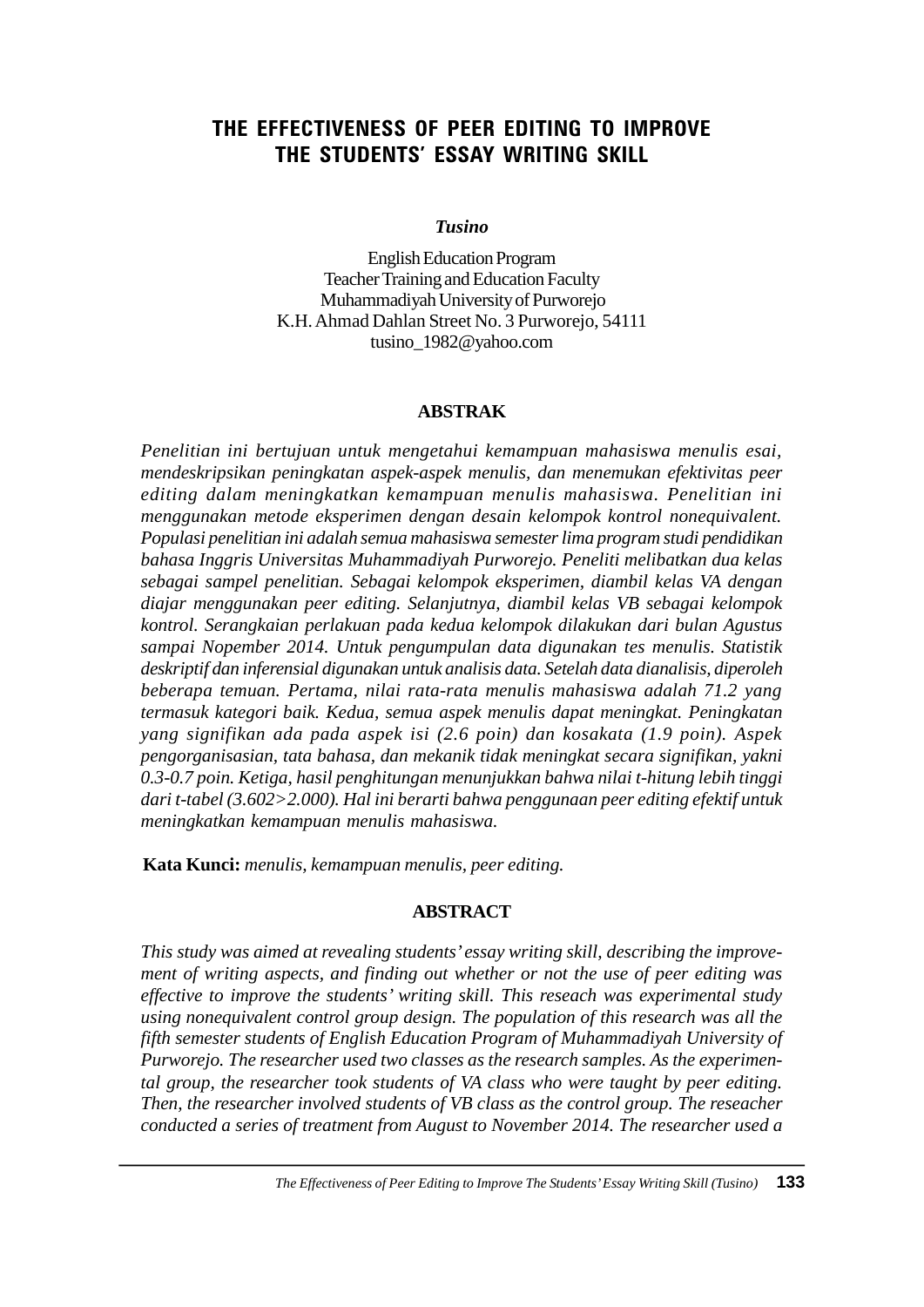*writing test to collect the data. Descriptive statistics and inferential statistics were employed to analyze the data. After analyzing the data, the researcher obtained some findings. First, the students' writing score was 71.2 belonged to good category. Second, all writing aspects could improve where the significant improvement was in the aspects of content (2.6 points) and vocabulary (1.9 points). The aspects of organization, grammar, and mechanics did not increase significantly (0.3-0.7 points). Third, the result of calculation illustrated that t-obtained was higher than the critical value on the t-table (3.602>2.000). It meant that the use of peer editing was effective to improve the students' essay writing skill.*

*Keywords: writing, writing skill, peer editing.*

### **INTRODUCTION**

Language for international communication is changing from various national languages to the international language, namely English. The way to utilize the language is also changing, from oral language to written language. Writing, then, becomes an important form of communication in the modern era as it can be used to replace oral communication. It is essential when direct oral communication cannot be done for reasons of distance and unavailability of telecommunication equipment. Writing skill is needed by many people to perform specific writing types like writing essay, writing a paper, writing proposal, writing an application and so on.

Since writing has a lot of benefits, it is important for people in modern time to learn and master writing. Unlike speaking, which human beings can master naturally, writing skills requires different ways of learning. Writing is one of the ways that students convey their thoughts for other people. Expressing ideas in the written form is easier than any other ways, so students get a better translation when they read what they have written. By writing, students learn how to communicate in the written language, how to spell, and how to organize text.

In the process of practicing essay writing, there are important aspects which need to be considered, such as content of the essay, organization of the essay, coherence, grammar, vocabulary and mechanics (Harmer, 2001: 88). Because of the various aspects of essay writing, learners may face problems in the process of essay writing. He also says that in the drafting stage, the writer faces problems such as stopping, getting stuck, and becoming frustrated. Writing problems may also appear in cohesion and coherence. Oshima and Houge (1991: 179) state that there are four sentence problems that are often found in students' writing: a fragment, run-on sentences, choppy sentences, and stringy sentences. Grammatical problems that often appear in students' writing are the incorrect use of concord, finite verbs, tenses, verb groups, articles, punctuation, and spelling. Semantic problems are clumsiness (word-by-word translation), inter-language interference, indirectness, expressiveness (Bram, 1995: 53).

These writing problems are also faced by students at Muhammadiyah University of Purworejo, which could be seen from the students' writing marks. The number of students who gained C and D in essay writing classes was significant, from 25% to 50% in class of 30-36 students. This fact shows that there are still many students who are weak in writing, even though they have learnt writing for four successive semesters.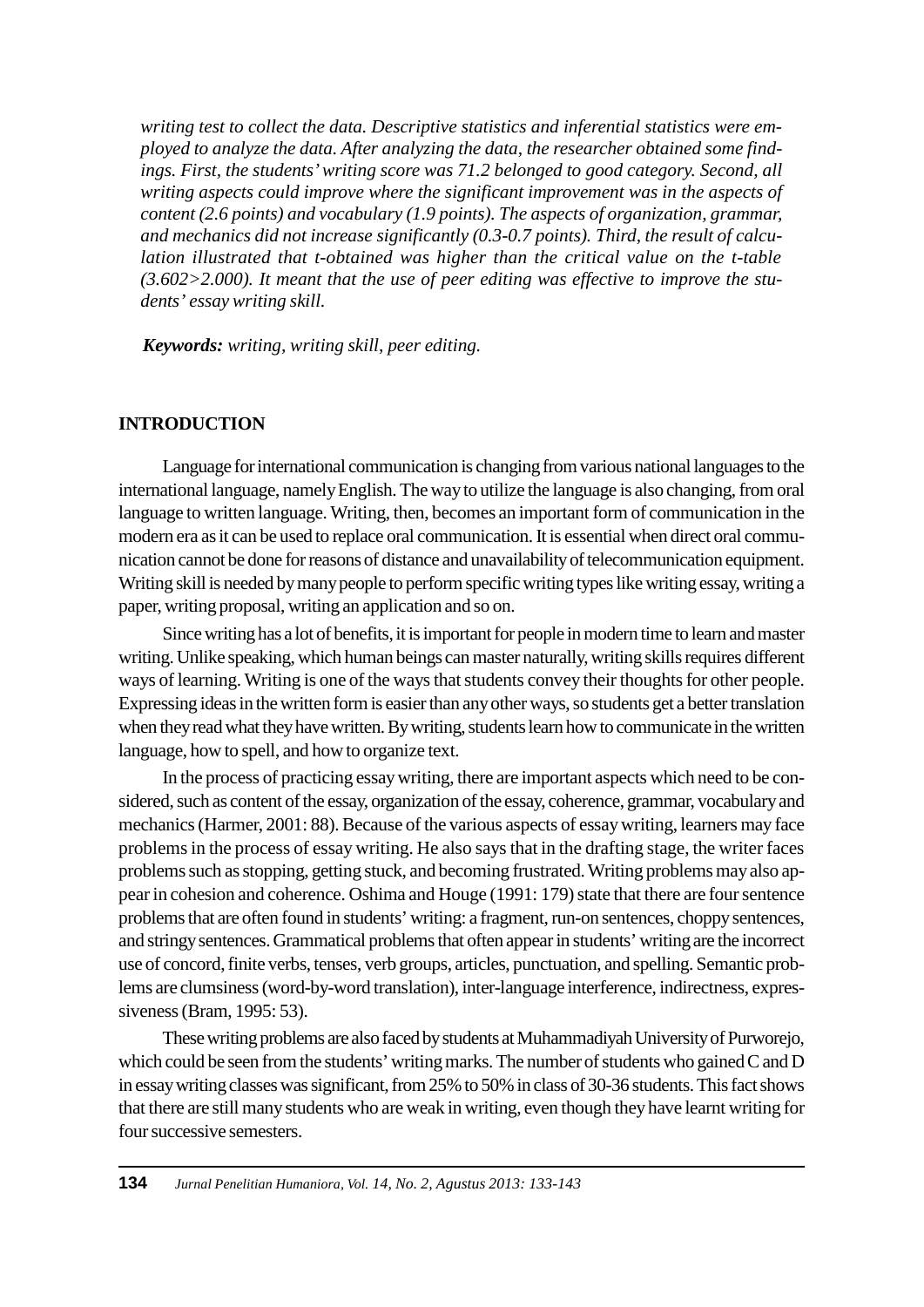Another fact indicating that essay writing is difficult for students of the English Education Program at Muhammadiyah University of Purworejo comes from informal talks and discussion with students. Some of them come to the lecturer and complain that essay writing assignment is not easy. They said that they find it difficult to develop and organize an idea in a coherent manner even when the topic has been given to them. They also complain that their vocabulary and grammar mastery is not good, so they make structural mistakes and have to use dictionaries quite often.

The unsatisfactory student achievements lead to lecturers searching for information about effective ways to teach essay writing and one of them is peer editing. Peer editing is the processes through which students respond to and provide feedback on their peers' writing highlighting the positive and the negative aspects in a way to help each other reach better written products. Peer editing raises students' awareness of writing strategies and stages of the writing process. Furthermore, it helps build a learning community in which peers work collaboratively. By and large, peer editing is a good alternative to be used to improve students' essay writing skill at English Education Department of Purworejo Muhammadiyah University.

Writing skill can be defined as an ability to communicate the ideas or imaginations into the form of structured pattern so that the readers understand what the writers mean in their writing. Brown (2004:218) stated that writing skill is a necessary condition for achieving employment in many walks of life and is simply taken for granted in literature cultures.

A good writing skill will not appear at once. Writing skill needs process which has four basic stages and three other stages. Richards and Willy (2002: 316-319) stated the stages of wiritng are planning (pre-writing), drafting (writing), responding, revising (redrafting), editing, evaluating, and post writing. Pre-writing is an activity in the classroom that encourages the students to write. At the pre-writing stage, the teacher help students by generating ideas through several activities which are brainstorming, clustering, rapid free writing, and WH-questions.

The next stage is drafting. At the drafting stage, the teacher focused on the fluency of writing and is not preoccupied with grammatical accuracy or the neatness of the draft. At the responding stage, the teacher gives response to the students after they have produced the first draft and just before they proceed to revise. Response can be oral or written. Then, Revising is done by students to review their texts on the basis of the feedback given in the responding stage. It is to improve global content and the organization of ideas so that the writer's intent is clearer to the readers.

The students are engaged in tidying up their texts at the editing stage as they prepare the final draft for evaluation by the teacher. The students edit their own writing for grammar, spelling, punctuation, diction, sentence structure, and accuracy of supportive textual material. At the evaluating stage, the teacher evaluates the students' writing by scoring. The criteria for evaluation should be known by students in advance. Students may be encouraged to evaluate their own and each other's texts once they have been properly taught to do it. In this way, they are made to be more responsible for their own writing. The post-writing activity includes publishing, sharing, reading aloud, transforming texts for stage performance, or merely displaying texts on notice-boards. The post-writing stage is a platform for recognizing students' work as important and worthwhile. Based on the explanation, the researcher concludes that the students who have a good writing skill could develop their ideas into a good writing.

The definition of essay varies. An essay is a group of paragraphs written about a single topic and a central main idea (Zemach and Lisa, 2003: 56). It must have at least three paragraphs, but a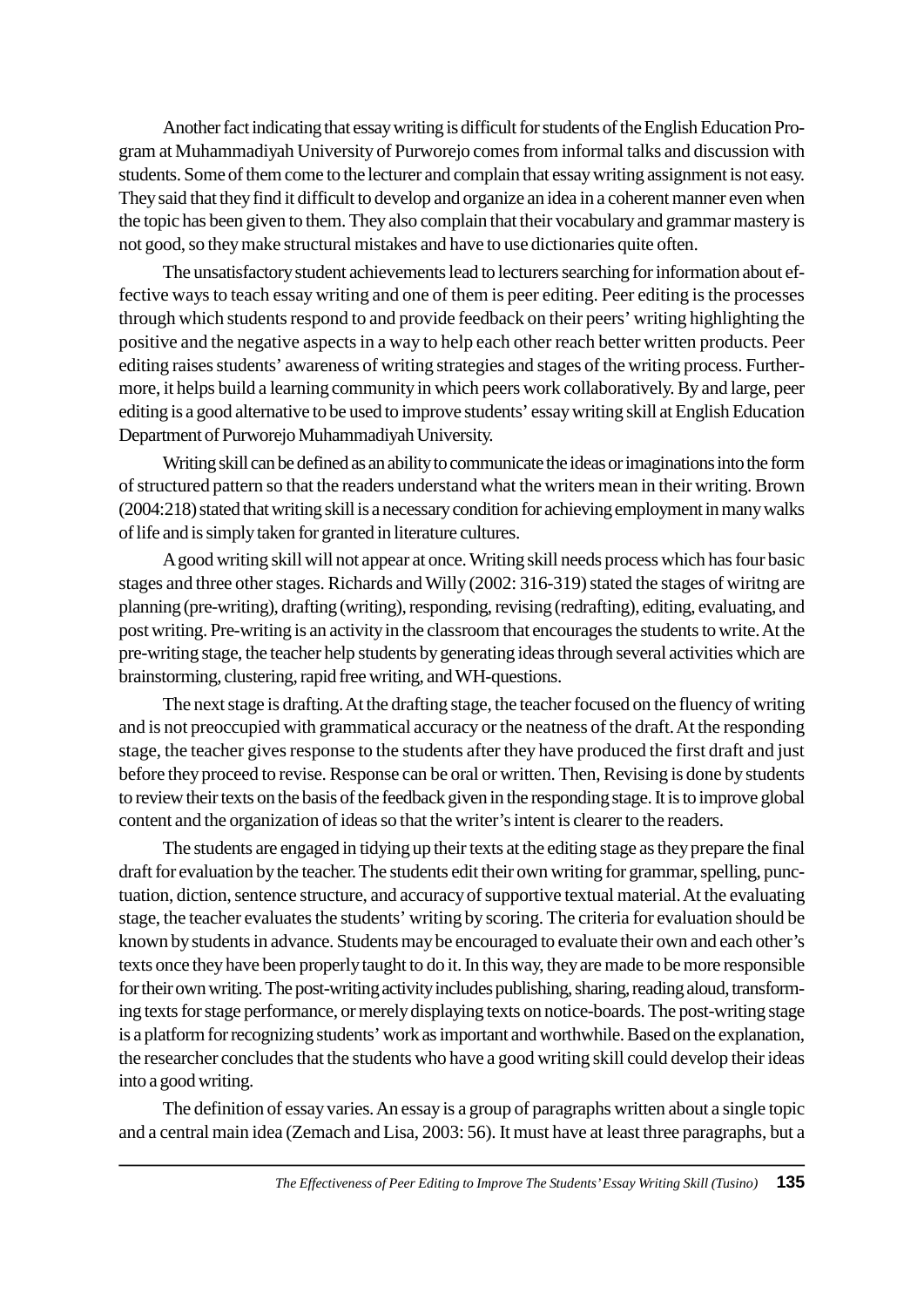five-paragrah essay is a common length for academic writing. An essay is defined as a short piece of writing that discusses, describes or analyzes one topic. It can discuss a subject directly or indirectly, seriously or humorously. It can describe personal opinions, or just report information. It should have several paragraphs, good organization (an introduction, a body, and a conclusion) and well supported opinions."

Oshima and Hogue (1991: 76) state that an essay has three main parts: an introductory paragraph, body, and concluding paragraph. The introductory paragraph introduces the topic of the essay, gives a general background of the topic, indicates the overall plan of essay, and arouses the readers' interest. The introductory paragraph consists of two parts, namely a few general statements about the subject to attract the reader's attention and a thesis statement to state the specific subdivisions of the topic and/or the plan of the whole essay. A thesis statement names the specific topic and the controlling ideas or major subdivisions of the topic. The body consists of one or more paragraphs. Every paragraph discusses a subdivision of the topic. The number of paragraphs in the essay varies, depending on the number of subtopics. The conclusion of an essay is a summary or review of the main points discussed in the body. Of the three parts, the longest part should be the body. To connect the three parts of an essay, the use of transition signals is also important.

Based on this pattern of organization there are four kinds of essay; chronological order, logical division, cause and effect, and comparison and contrast (Oshima and Hogue, 1991: 76). Chronological order essay is an essay ordered by time. It is used to describe historical events, biographies, and instructions. Then, logical division essay is a form of essay organization used to group related items according to some quality they have in common.

Cause and effect essay discusses the reasons for something and then the results. There are two main ways to organize a cause and effect essay: block and chain. Block organization discusses the cause in a block, and then discusses the result in a block too. In chain organization, the writer discusses the first cause and its result, the second cause and its result, the third cause and its result, in a chain. The last is comparison and contrast essay. It can be used to compare anything in the same category, such as orange and apple (under the category of fruit) but not orange and car. To organize this kind of essay, the writer can present the similarities and differences of the two things being compared and contrasted.

Writing is a recursive process. It needs stages and repetition (Calderonello and Bruce, 1996: 5). They explain that the stages in writing are inventing, planning, drafting, revising, and editing. He elaborates that inventing is the activity in which the writer discovers and generates what he or she wants to say. To invent the ideas, there are four ways: free writing, brainstorming, treeing a topic, and exploring using WH questions. Planning is the activity in which the writer determines how he or she wants to say something. In planning essays, it is important to consider the audiences and compose a useful thesis statement and give the intention. Drafting is the process of producing the text. In drafting a text, once may not be enough; therefore, there is a process of pre-draft, rough draft, and final draft. Calderonello and Bruce also state that revising is an activity in which the writer adds new ideas, cuts out sections, rearranges what is written, and substitutes another way of saying something. Considered in this stage are text structure and sentence form. Editing is an activity in which the writer polishes a piece of writing by making word level changes in spelling, mechanics, usage, and word choice (Calderonello and Bruce, 1996: 9).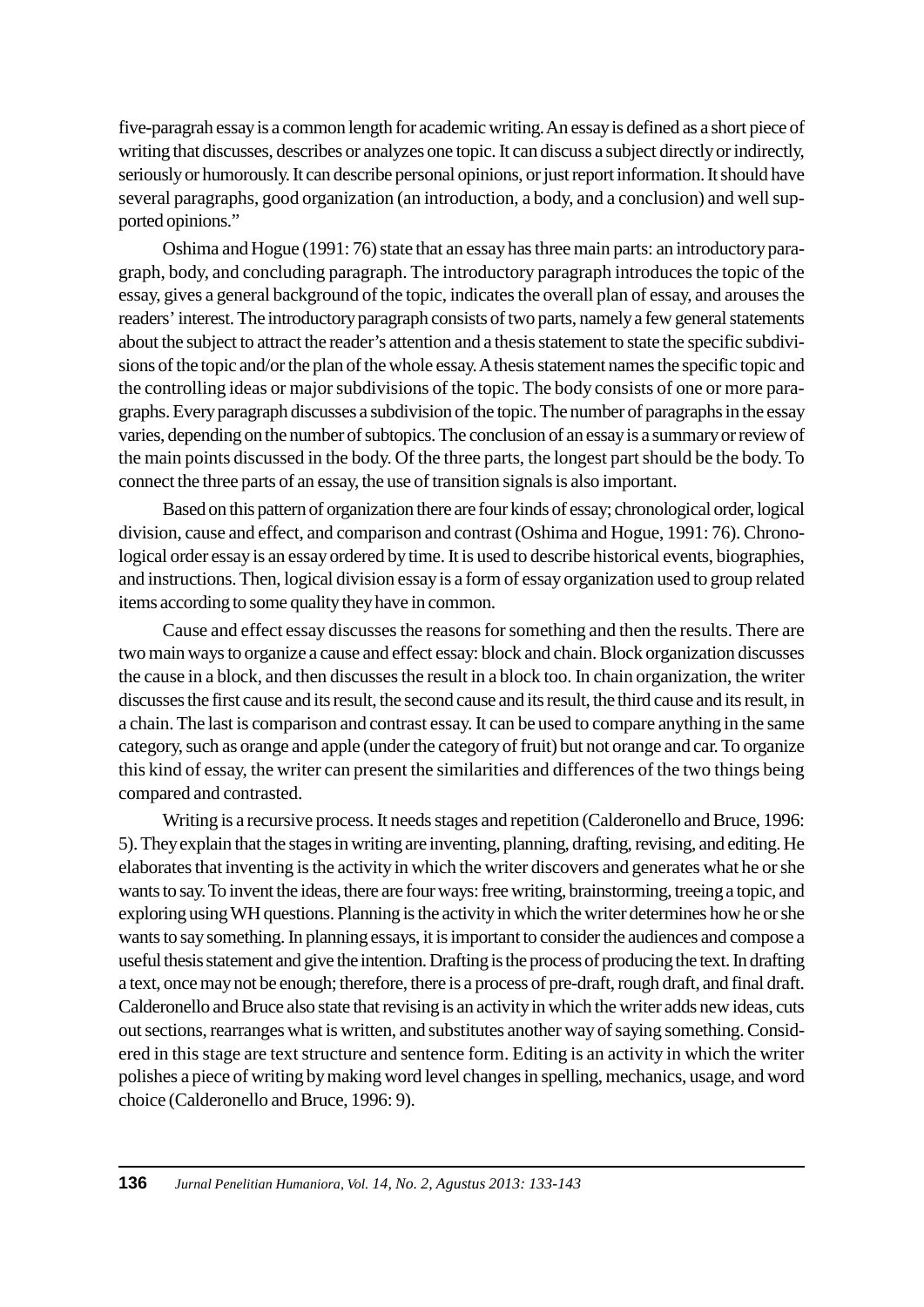Writing essays takes some time depending on how fluent the writer is. However, to write an essay in a short time, there are three important steps that should be followed. There are three steps of writing an essay in an hour: plan-write-review. Step I which is planning takes 5-10 minutes. Planning involves thinking of the topic and writing an outline. A good planning will results a good writing. Step II, which is writing, takes 30-40 minutes. Writing is the time to develop the outline. Step III, which is review, takes 5-10 minutes. Review requests careful reading to check the content, grammar errors, and mechanics.

Livingstone (2001) says that to write an essay the steps are choosing a topic for the essay, defining the purpose, brainstorming subjects of interest, evaluating each potential topic, organizing ideas by a drawing diagram or a writing outline, composing a thesis statement, writing the body paragraphs, writing the introduction and conclusion, and adding the finishing touches like checking the order of paragraphs, checking the instructions for the assignment, and checking writing; getting started means getting organized, editing, revising, and evaluating (http://members.tripod.com/ ~lklivingston/essay.html).

Writing is not an easy activity. Some people find problems in writing. Problems in writing can appear in every stage of writing. In the inventing and planning process, Calderonello and Bruce (1996: 6) writes that some people find time consuming and difficult to search for ideas. In the planning stage, the writer may not know what to say. When this happens, he suggests the writer to do alternative activities; reading, talking, thinking, brainstorming, doodling, going over notes; even set questions can be asked to smooth the process of inventing and planning. In the drafting stage, a writer faces problems such as stopping, getting stuck, taking a break, and becoming frustrated. When these happen, he or she can read material, take a break, eat, and talk to a friend. He also says that the problems that appear in revision and editing are that writer sees their writing finished as he or she knows perfectly what he/she means and thinks that the reader has the similar understanding as his or hers, but this may not necessarily be correct (Calderonello and Bruce, 1996: 11).

Apart from the problems in process writing, Oshima and Hogue (1991: 179) state that there are four kinds of sentence problems that are often found in students' writing production. Those problems are fragments, comma splices, choppy sentences, and stringy sentences. A fragment is incomplete sentence or only a part of a sentence. This can be fixed by attaching the fragments to an independent sentence. A run-on or comma splice is a sentence in which two or more independent clauses are written one after another with no punctuation. It can be fixed by separating the two clauses using a period or semicolon. Furthermore, choppy sentences result when there are a lot of short sentences in the same paragraph. This can be fixed by joining some of the sentences to make compound and complex sentences. A stringy sentence results when a sentence contains too many independent clauses. This can be fixed by dividing the stringy sentence into two or three complex or compound-complex sentences.

Calderonello and Bruce (1996: 402) explain that there are five problems related to sentence level revision: inappropriate sentence fragments, incorrectly connected sentences, sentences with modification problems, sentences with faulty parallelism. Further, they mention that problems of word choice are related to formality, accuracy, vagueness, and wordiness (Calderonello and Bruce, 1996: 449).

Other writing problems are related to grammar and meaning. The grammatical problems with minimum requirements that often appear in students' writing are incorrect use of concord, finite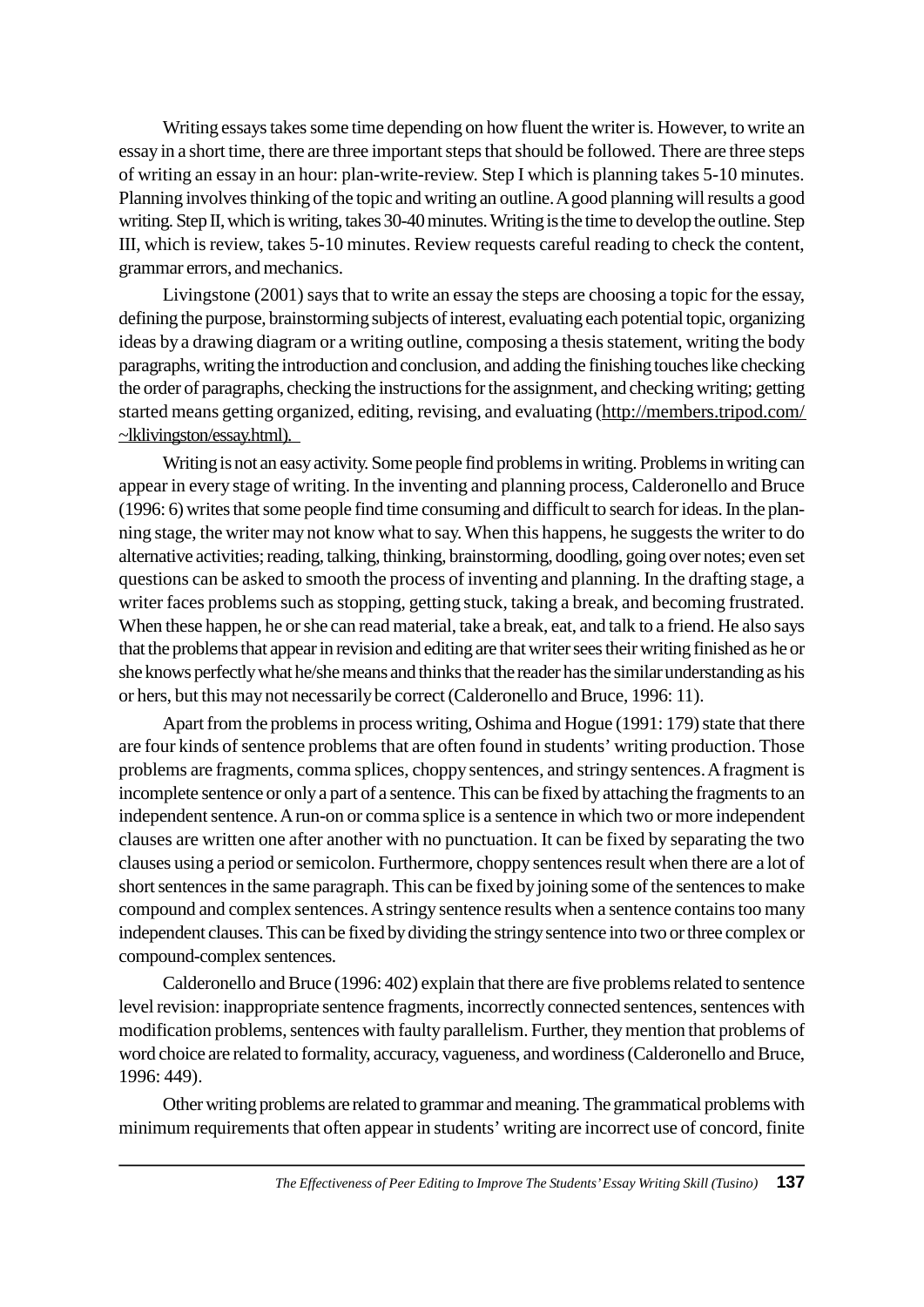verbs, tenses, verb groups, articles, punctuation, and spelling. Semantic problems are clumsiness (word-by-word translation), inter-language interference, indirectness, expressiveness (Bram, 1995: 53).

Calderonello and Bruce (1996: 156) state that to revise a text, there are seven strategies which can be applied. They are (1) to move through each paragraph and write a precise summary or paraphrase of its topic, or central idea, (2) to consider the audience, (3) to briefly describe the function of each paragraph within the text as a whole, (4) to examine the opening and closing paragraphs, (5) to examine the first sentence in each paragraph carefully, (6) to examine each sentence in the text carefully, and (7) to examine paragraphs or sentences at random.

Peer editing/editing is the processes through which students respond to and provide feedback on their peers' writing highlighting the positive and the negative aspects in a way to help each other reach better written products (Graves, 1994: 25). The peer editor does not correct the paper's mistakes, but helps the writer fix their own mistakes by showing the area of the error and making it clearer for the writer. That is because it is easier to spot another person's mistakes than it is to spot your own and it always helps to show your writing to be looked at by another person. It is worth mentioning that the process of peer editing does not replace the teacher's evaluation nor underestimate its value. It is a step between peers in a way to avoid submitting a full-of-mistakes paper.

Peer editing allows students to share ideas regarding the topics of their writing, the different styles and structures and the editing methods and techniques (Karegianes, 2000). It also creates an atmosphere of cooperation and enthusiasm among students. They feel equal in one situation where they are helping each other to produce better results. In this regard, peer editing plays an important role in developing students' independence and raising their self esteem and confidence in their abilities. In addition, peer editing enhances students' responsibility by allocating them a role similar to the teacher's to spot mistakes and help fix them. Students in this case benefit by identifying strengths and weaknesses in their own writing as well as their peers'. The process of looking at each others' piece of writing reinforces their editing skills and makes them aware of such criteria the next time they write. They read with a critical eye which helps them develop their critical thinking skills and improve their writing skills by being exposed to different writing types.

As for the benefits of peer editing on teachers' part, it decreases the amount of their paperwork. Instead of marking whole class papers of first drafts, teachers will look at the papers after they have been reviewed by the students' peers, so some of the mistakes would have been fixed. This will give the teacher the chance to spot higher level mistakes that could also indicate the areas that need working out with the whole class. The teacher could also be observant as to praise strong editors who will eventually become highly appreciated by their peers. Their highlighted thoroughness and attention to detail will become qualities of positive competition in the classroom. The other students will seek the same as to become good writers and editors, so they will have their work completed more often. While they may have excuses for a teacher, they are less likely to give (or accept) them with their peers.

The process involved in peer editing increases student autonomy and self-directed improvement as a life-long skill. They will seek that in all aspects of their learning as they gain rewards of their corrected products. This will also increase their overall fluency and similarly improve their reading comprehension because students learn more when they personally apply principles without being forced by higher authorities. They also learn how to give and receive constructive criticism and they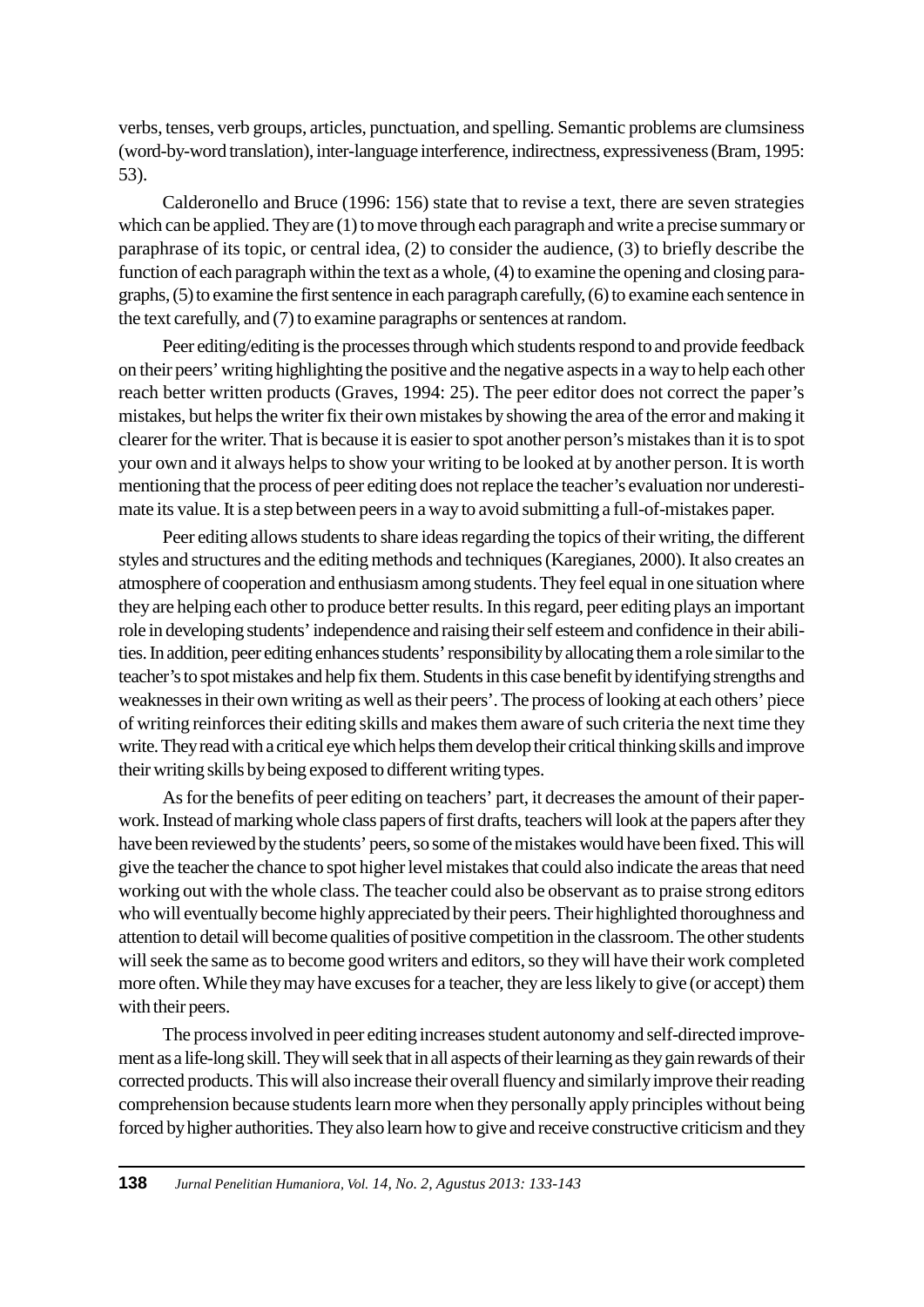begin to recognize the importance of process: outlining, drafting, and redrafting, rather than cranking everything out at once.

At the end they will notice that their work product is indeed improved, and their understanding of the legal issues is greater. They will learn to write a draft of their paper before the final deadline, emphasizing the writing process as ongoing and evolving. The process, therefore, motivates students to ask the teacher useful questions about their assignment besides receiving social and emotional support as they share problems and attempt to come up with solutions for themselves and their peers. It will prepare them for the future since peer editing is a skill highly desired by employers and one that is used in higher education. It also widens their information scope because they hear other students' viewpoints and questions on issues they might not have deemed or thoroughly comprehended.

Before starting the process of peer editing, students should have written a first draft on a certain topic and before submitting it to the teacher they undertake peer editing. There are some certain steps a teacher should follow and some issues to keep in mind (Karegianes, 2000). Those steps are choosing the peers, letting the students exchange papers, t**elling them to use the rubric sheets you provided, giving the students time to read through the essay, underlining the mistakes and writing the editing symbols above by editors, getting their papers back after finishing, having the students correct their own papers based on the feedback they receive, consulting the editor for clarification while correcting their mistakes**

In choosing the peers, peers could be members of two students, three students or four students working together on their papers. That could be determined by the teacher depending on the size of the class and the seating style of the students besides the gender variations that exist in the class. Another point to be taken account of is whether the teachers choose the peers or they let students choose for themselves. This should be decided upon earlier so that it does not waste the class time nor cause any dissatisfaction among the students.

**The next step is letting the students exchange papers.** After settling down the specific peers, there are two ways to distribute papers among students. One way is to mix all the papers and allocate them randomly so that students get a chance to move around and meet their peers to discuss their feedback. The other way is to let students exchange each others' papers within their groups. This will depend on the number of students and the percentage of males or females variations. Teachers, then, tell students**to use the rubric sheets you provided.** Students should be provided with specific guidelines for the editing process through which they can focus on their editing of each others' papers. Editing symbols should also be well known to students so that they apply them adequately. The feedback form should address the content as well as the accuracy of the written work.

Students are **asked to put their own names on the papers they are to edit.** That is to give them sense of appreciation and support their self esteem. It will enhance their confidence and make them feel responsible of the task they are assigned. It will, of course, ease the process of knowing who peered up with whom to be able to meet later and discuss. Furthermore, teachers give **the students time to read through the essay. Teachers**should stress that students take it seriously and read through the whole essay before spotting the mistakes to give them a better understanding of what is written. After that, editors **underline the mistakes and write the editing symbols above.** The second round involves scanning the essay and finding the mistakes. They should not fix any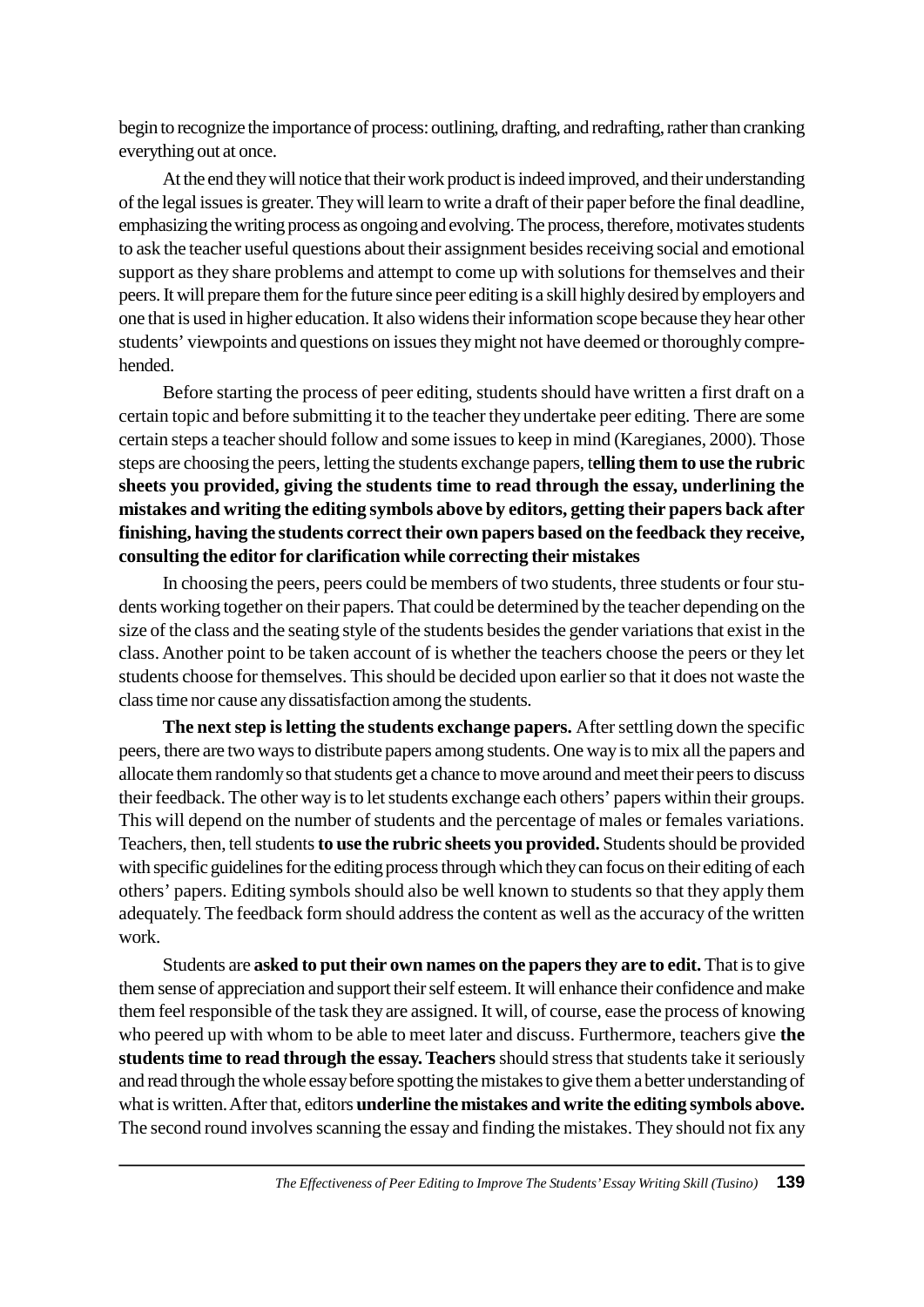mistakes but only underline them and write the editing symbols on top of the words. This will give the writers a hint of the kind of mistake and make it easy for them to fix it later.

**After finishing, students get their papers back.**Again depending on the distribution method, students have to get their papers back from their peers. They may move around, change their seating, or even join new groups. Based **on the feedback they receive, the student writers correct their own papers.**After writers have their papers along with feedback forms, they should start fixing their mistakes using the hints provided through the editing symbols and the notes and comments in the feedback forms. While **correcting their mistakes, they should consult the editor for clarification.**In some cases, students might not be clear about some comments or suggestions and in such a case they should consult their editor. The last step is **negotiating their mistakes with the editor.**In so many cases the writer is correct and the editor makes a mistake. So, writers should discuss their viewpoints on the mistakes they are not convinced with. **T**o assist students fix their mistakes, a dictionary, a grammar book, and the study notes are the best companions. They can always go back to their editors and check the possible way of editing or even ask other students in their groups to give them a hand.

### **RESEARCH METHOD**

The research was categorized into an experimental research because the researcher do a treatment to the subjects of the research. It used nonequivalent control group design because the researcher did not choose the research subjects randomly. This research investigated the effectiveness of using peeer editing on students' writing skill. The research was done for four months from August 2014 to November 2014.

The subjects of this study were the fifth semester students of English Education Department of Muhammadiyah University of Purworejo consisting of six classes with total number of 192 students. In this research, the researcher took 64 students as a sample by employing a purposive sampling. The sample was taken from two classes, those are VA and VB classes with 32 students each.

The researcher used a writing test consisting of pre-test and post-test as the instrument to collect the data. The steps of collecting the data were preparing the instrument, giving pre-test, doing treatment, and giving post-test, and evaluating the data. To analyze the data, the researcher used descriptive and inferential statistics.

### **FINDINGS AND DISCUSSION**

After doing a series of treatment and analyzing the data, the researcher could find some findings. Here was summary of descriptive analysis by comparing results of experimental group and control group. The table illustrated the highest score, the lowest score, range, median, mode, mean, and deviation standard of the two groups.

| Group        | н. |    | R  | Me | Mo  | M    | <b>SD</b> |
|--------------|----|----|----|----|-----|------|-----------|
| Experimental | 84 | 60 | 28 | 78 | 79. |      | 76        |
| Control      | 80 |    | 24 |    | 73  | 64.8 | 6.2       |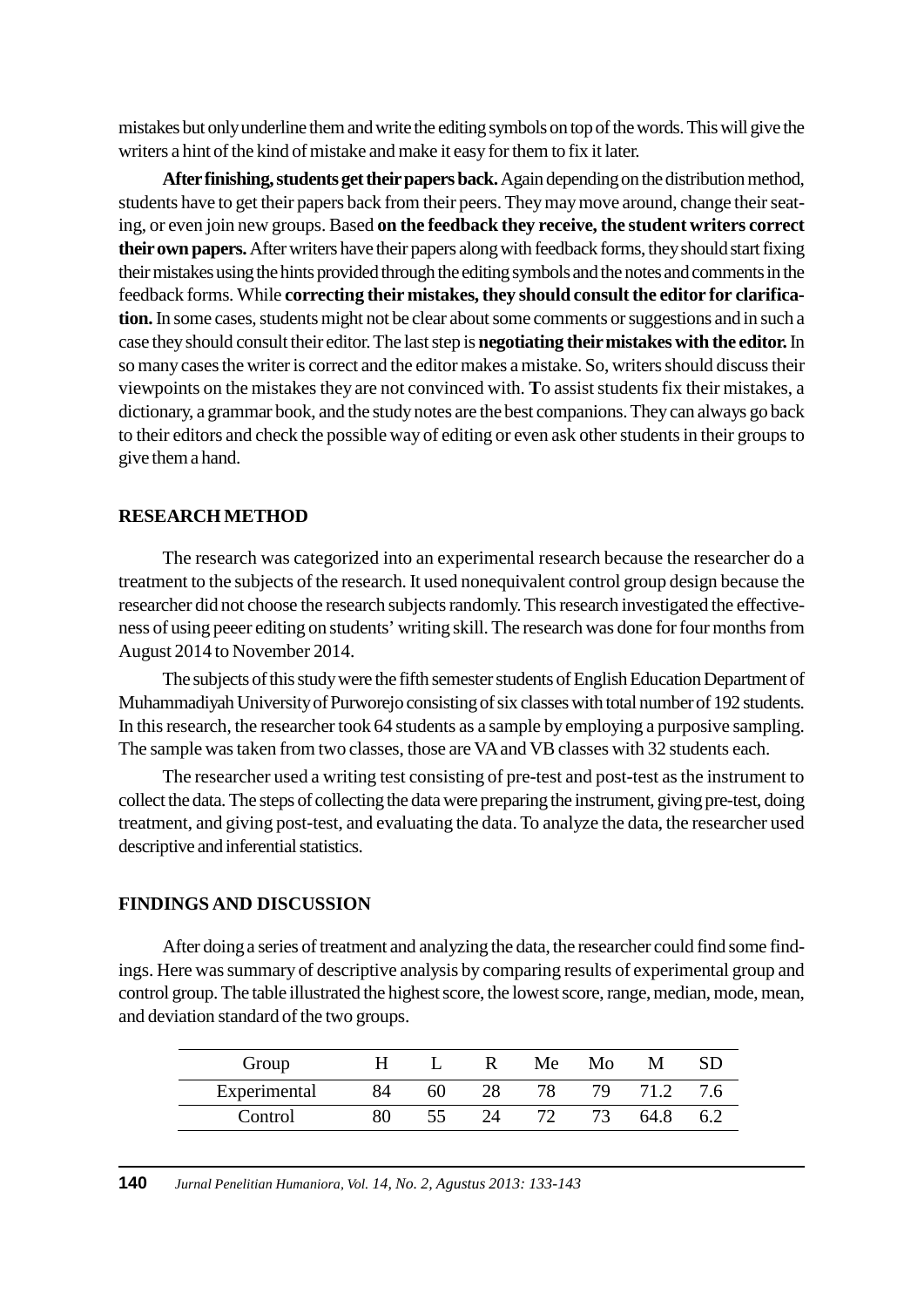To get a clearer description, we employed a chart of frequency range of the students' writing skill. The chart below showed a significant difference between experimental group and control group for each category.



### **1. The Students' Essay Writing Skill**

From the results of students' score, the reseacher obtained their ability in writing essay according to five categories. In experimental group, the students (40.6%) who got scores in the interval of 66-79 dominated the achievement from VB class. Then, there were four groups of students getting the scores in the range of 40-55 (6.3%), 56-65 (28.1%), 66-79 (40.6%), and 80-100 (25.0%). The highest score was 84, and the lowest score was 60. The mean score of the students was 71.2, and is was in the range of 66-79 which could be categorized as good.

In control group, as many as 3 students (9.4%) got scores in the interval of 40-55. Then, 17 students (37.5%) were in the range of 56-65. The rest of the students were included into the interval of 66-79 (31.3%) and 80-100 (6.2%). Furthermore, the maximum score in control class was 80, and the minimum score was 55. The mean score of control class was 64.8, and it was in a sufficient category.

From the results of mean scores, it is obvious that students' writing skill in the experimental group (71.2) was higher than that (64.8) of the control group. We could say that peer editing gave much contribution to students' ability in writing essay. Furthermore, the learning quality could improve a lot seen from students participation during teaching-learning process. Most students were more enthusiastic and fun of joining the writing class. They took a part actively because of working together with their peers. It seemed that teachers did not dominate the classroom activity reflecting student-centered learning.

### **2. The Improvement on Writing Aspects**

By comparing the results of pre-test and post-test in the experimental group, the researcher described the improvement on writing aspects. The average score of experimental group increased 8.1 points from 67.1 to 75.2. Furthermore, the maximum and minimum score of students' speaking ability also changed. The highest score of experimental class increased from 4 points from 80.0 to 84.0. Meanwhile, the lowest score also improved 5 points from 55.0 to 60.0.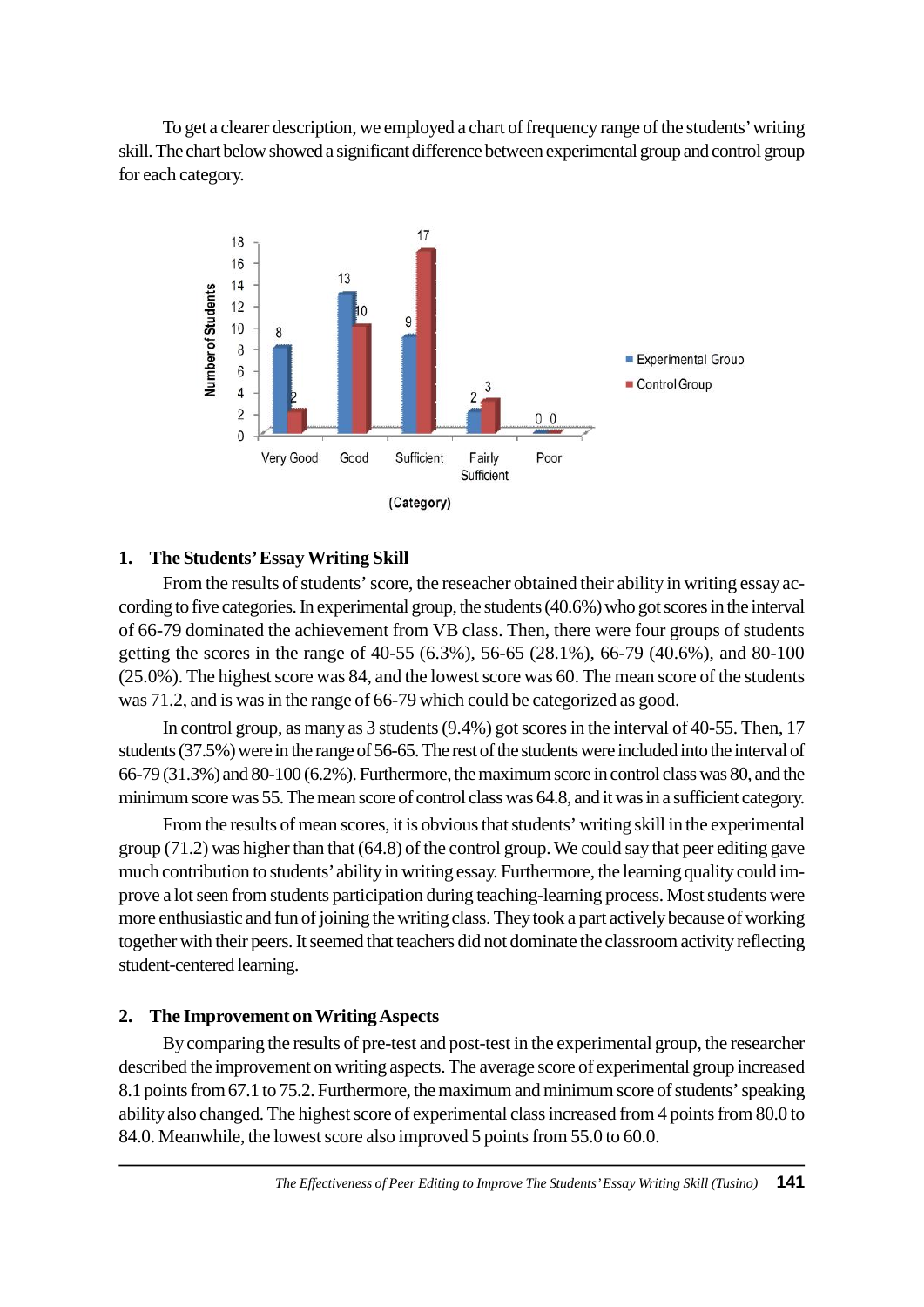By analyzing the mean scores in details, we could analyze the improvement of all writing aspects. The aspect of content could improve 2.6 points from 14.6 to 17.2. Then, the vocabulary increased 1.9 points from 13.2 to 15.1. However, there was a little improvements on the aspects of organization (0.3 points), grammar (0.5 points), and mechanics (0.7 points). In general, all writing aspects could improve after being taught by peer editing.

# **3. The Effectiveness of Peer Editing**

Before employing the statistical analysis, the researcher mainly applied prerequisite test analyses to find out homogeneity of the variance and normality of the data distribution. To know whether the variance of two samples was homogeneous or not, the researcher applied F test. From the computation, the value of F was 1.70. Then, it is compared with the value of F table with *df* of numerator (32-1=31). Meanwhile, the value of F table was 1.84. So, F obtained was lower than the value of F table (1.80<1.84). It means that the variance of two samples was homogeneous.

Normality test was used to see whether the distribution of the data was normal or not. To test the normality, the researcher employed Chi square formula. After a series of computation, we found that Chi square values were 9.65 on control group and 10.24 on experimental group. Then, they were compared with the value of Chi square table with *df*(degree of freedom) 6-1=5. Based on the value on the Chi square table on the significant level of 0.05 was 11.070. So, Chi square value of the control group was lower than the value of Chi square table (9.65<11.070). Similarly, Chi square value of the experimental group was lower than the value of Chi square table (10.24<11.070). It meant that the data distribution of both groups was normal.

The effectiveness of peer editing was found by comparing the results of post-test between experimental group and control group. The researcher used t-test to compute test of hypothesis. With degree of freedom (*df*) 62 and the significance level of 5%, the result of computation of tobtained was 3.602. Then, the t-obtained was consulted to the t-table at 0.05 significant levels. Based on the value in t-table for =32 and =32 at the significant level of 5%, the value of t-table was 2.000. The computation showed that t-obtained was higher than t-table that is 3.602>2.000. fIt means that the hypothesis which says the use of peer editing is effective in enhancing the students' essay writing skill at the fifth semester of English Education Program of Muhammadiyah University of Purworejo in 2014/2015 Academic Year is accepted.

## **CONCLUSIONS**

Based on the result of the research, there are some conclusions which can be drawn. First, the students' writing score is 75.2 belonged to good category. Second, all writing aspects could improve after the students were taught by peer editing. The aspects of content and vocabulary increased 2.6 points and 1.9 points. The aspects of organization, grammar, and mechanics did not increase significantly only on 0.3-0.7 points. Third, the result of calculation using t-test formula illustrated that tobtained is higher than the critical value on the t-table (3.602>2.000). It means that the use of peer editing is effective to improve the students' essay writing skill at English Education Program of Muhammadiyah University of Purworejo.